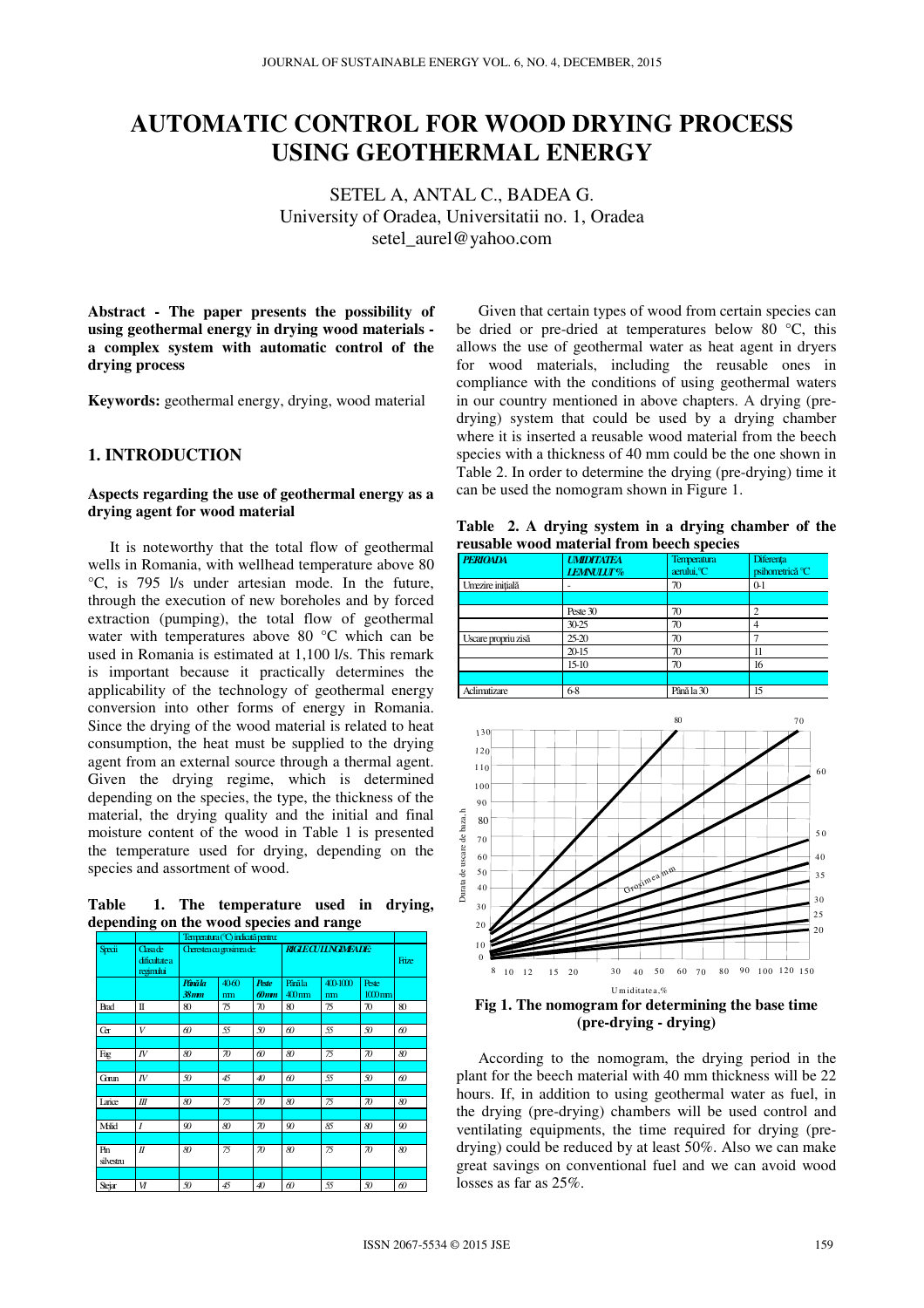# **2. DRIVING** L**OOPS OF PRE-DRYING - DRYING CHAMBER**



#### **Fig 2. The driving loops of the pre - drying and drying chamber**

Figure 2 shows the driving loops of the pre-drying – drying chamber. This system comprises two process controllers that provide the required temperature and ventilation for the pre-drying and drying processes. The agent the passes through the heat exchangers is water from a secondary circuit which takes heat from geothermal water and distributes it to the pre-drying and drying processes.

# **3. CALCULATION OF HEAT EXCHANGERS SC 1 ÷ SC 4**

To determine the necessary heat exchange surface  $(S<sub>nec</sub>)$  will be considered a heat exchanger with a global coefficient of heat exchange  $K = 2.5 \, kW / m^2 K$ ; Under these conditions, results:

- Required heat exchange area:

$$
S_{\text{nec}} = \frac{Q_{\text{nec}}^h}{K \cdot \Delta t_{\text{med}}}
$$

Where:

$$
\Delta t_{med} = \frac{\left(t_{pin} - t_{sies}\right) + \left(t_{pies} - t_{sin}\right)}{2}
$$

 $t_{pin}$  − the primary coolant inlet temperature (geothermal water);

 $t_{\text{pies}}$  − the primary coolant outlet temperature (geothermal water);

*t* sin − the inlet temperature of the secondary agent;

*t sies* − the secondary agent outlet temperature.

- Required flow rate of the primary agent:

$$
\dot{m}_{p\text{nec}} = \frac{Q_{\text{nec}}^h}{c_a \cdot (t_{\text{pin}} - t_{\text{pies}})}
$$

- Required flow rate of secondary agent:

$$
\dot{m}_{\text{succ}} = \frac{Q_{\text{nec}}^h}{c_a \cdot (t_{\text{sin}} - t_{\text{sies}})}
$$

For the heat exchangers SC  $1 \div$  SC 4 results:

1. The heat exchanger SC 1 - pre-drying wood material



$$
\Delta t_{med1} = \frac{(95 - 65) + (50 - 40)}{2} = 20^{\circ}C
$$
  

$$
S_{necl} = \frac{500.000 \cdot 0,0011666}{2,5 \cdot 20} = 12 m^2
$$
  

$$
\dot{m}_{pned} = \frac{500000}{1 \cdot 3600 (95 - 50)} = 3 kg/s = 11 m^3/h
$$
  
500,000

$$
\dot{m}_{\text{speed}} = \frac{500.000}{1 \cdot 3600 \cdot (65 - 40)} = 5.5 \, kg / s = 20 \, m^3 / h
$$

2. The heat exchanger SC 2 - drying wood material



$$
\Delta t_{med2} = \frac{(95 - 85) + (60 - 50)}{2} = 10^{\circ}C
$$
  
\n
$$
S_{nec2} = \frac{500.000 \cdot 0,0011666}{2,5 \cdot 10} = 23,35 \text{ m}^2
$$
  
\n
$$
\dot{m}_{pne2} = \frac{500000}{1 \cdot 3600 (95 - 60)} = 4 \text{ kg/s} = 14,5 \text{ m}^3/\text{h}
$$
  
\n
$$
\dot{m}_{snee2} = \frac{500000}{1 \cdot 3600 (85 - 50)} = 4 \text{ kg/s} = 14,5 \text{ m}^3/\text{h}
$$

3. The heat exchanger SC 3 - pre-drying berries

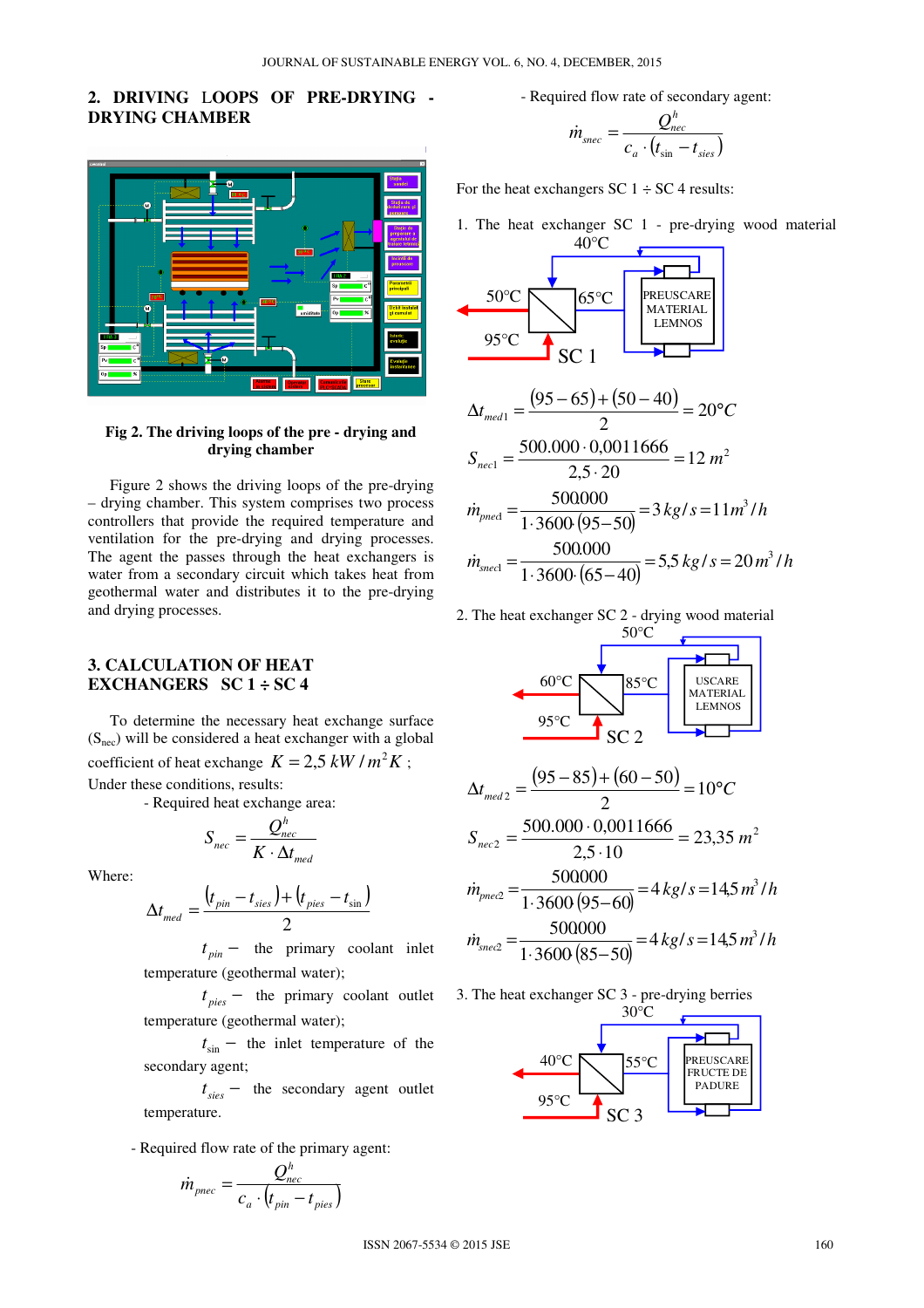$$
\Delta t_{med3} = \frac{(95 - 55) + (40 - 30)}{2} = 25^{\circ}C
$$
  

$$
S_{nec3} = \frac{500.000 \cdot 0,0011666}{2,5 \cdot 25} = 8 m^2
$$
  

$$
\dot{m}_{pne8} = \frac{400000}{1 \cdot 3600(95 - 40)} = 2 kg/s = 7,2 m^3/h
$$
  

$$
\dot{m}_{snee8} = \frac{400000}{1 \cdot 3600(55 - 30)} = 4,5 kg/s = 16 m^3/h
$$

4. The heat exchanger SC 4 - drying berries



Results the required flow and outlet temperature of geothermal water:

$$
\dot{m}_{\text{nec apa geo}} = \sum_{i=1}^{4} \dot{m}_{\text{pnc }i} = 11 \, kg / s = 40 \, m^3 / h
$$

Temperature of the discharged geothermal water:

$$
t_{\text{evac} \, \text{apa} \, \text{geo}} = \frac{\sum_{i=1}^{4} (m_{\text{pneci}} \cdot t_{\text{pies } i})}{\sum_{i=1}^{4} m_{\text{pneci}}} = 50^{\circ}C
$$

 The geothermal water discharged at a temperature of 50 °C can be used in cascade for:

- preparation of domestic hot water;
- floor heating;
- fan coil heating
- greenhouses heating;
- etc

# **4. THE DRIVING BLOCK DIAGRAM TO OBTAIN THE AGENT USED TO PREPARE THE HOT AIR IN THE TECHNOLOGICAL PROCESS OF PRE-DRYING OF THE WOOD MATERIAL**

The block diagram with the automation loops of the system of obtaining the preparation agent for the hot air required in the technological process of pre-drying - drying wood material is shown in Figure 3. In Figure 4 is shown the driving block diagram for the installation from Figure 3, the controller RG1.



**Fig 3. The driving block diagram for obtaining the preparation agent of hot air necessary in the technological process of pre-drying of the wood** 



**Fig. 4. The driving block diagram for the installation** 

Also it provides the static pressure in the system through the command made by the operator from SCADA, of the pump P5 and compressor C1.

The driving block diagram for the controller RG5 is similar.

# **5. DRIVING BLOCK DIAGRAM FOR OBTAINING THE AGENT USED TO PREPARE THE HOT AIR NECESSARY IN THE TECHNOLOGICAL PROCESS OF DRYING THE WOOD MATERIAL**

The block diagram with automation loops system for obtaining the agent for the preparation of hot air required in the technological process of drying the wood material is shown in Figure 5. In Figure 6 is shown the driving block diagram for the installation presented in Figure 5, the controller RG2.